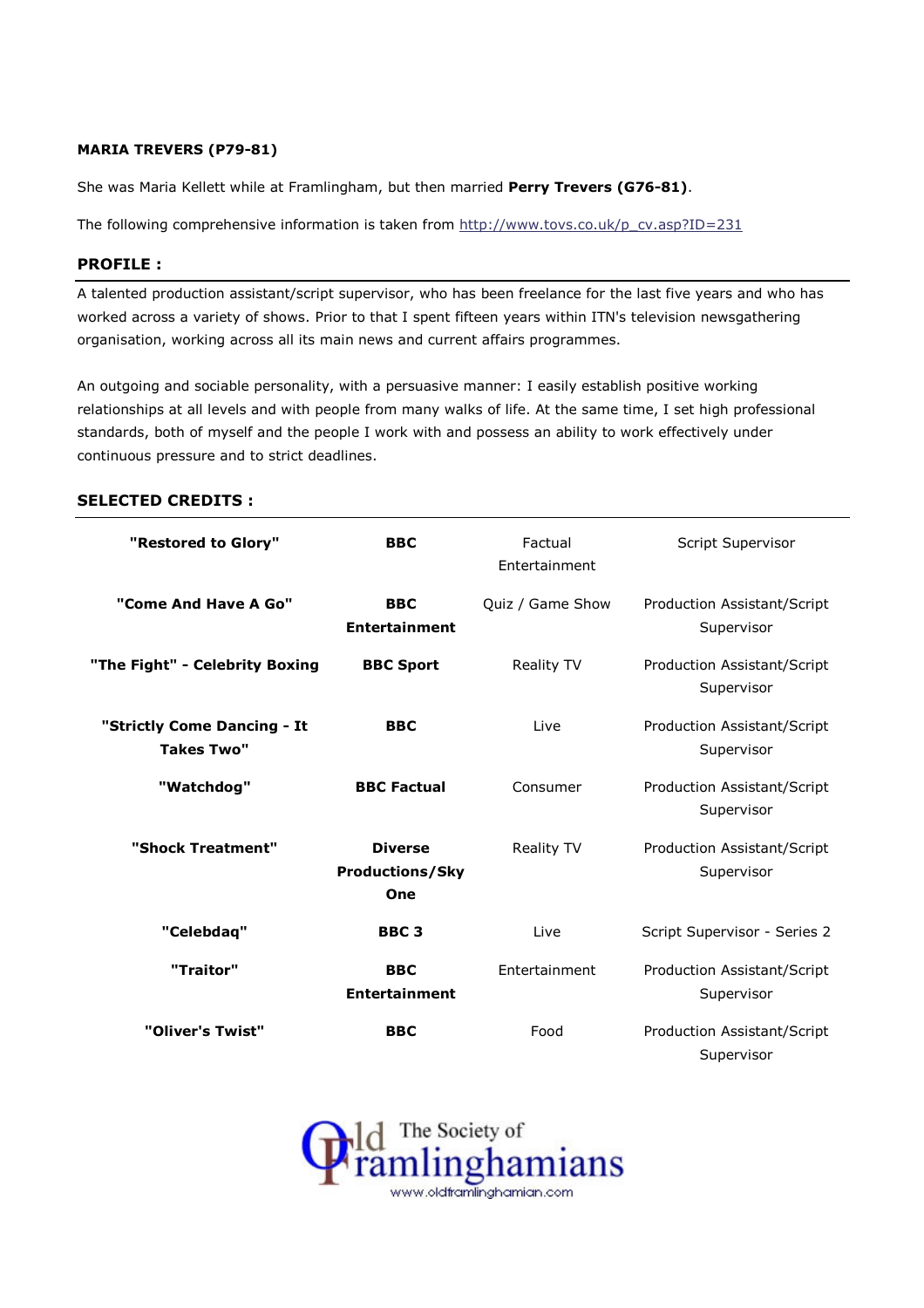| "Guess Who's Coming to<br>Dinner?" | <b>BBC</b>                                              | Chat Show                | Production Assistant/Script<br>Supervisor         |
|------------------------------------|---------------------------------------------------------|--------------------------|---------------------------------------------------|
| "UK's Worst Restaurant"            | <b>BBC</b>                                              | Factual<br>Entertainment | Production Assistant/Script<br>Supervisor         |
| "Bear in the Big Blue House",      | <b>Playhouse</b><br><b>Disney Channel</b>               | Childrens                | Production Assistant/Script<br>Supervisor         |
| "Total Cops", "Total Medics",      | <b>BBC</b>                                              | Entertainment            | Production Assistant/Script<br>Supervisor         |
| "Weakest Link"                     | <b>BBC</b><br><b>Entertainment</b>                      | Quiz / Game Show         | Production Assistant/Script<br>Supervisor         |
| "Perfect Match"                    | <b>RDF for Channel</b><br>4, Series 1 & 2               | Reality TV               | Production Assistant/Script<br>Supervisor         |
| "The IQ"                           | <b>BBC</b>                                              | Quiz / Game Show         | Production Assistant/Script<br>Supervisor - Pilot |
| "Vote 2001 - The Verdict"          | <b>BBC Election</b><br>Programme                        | Politics                 | Production Assistant/Script<br>Supervisor         |
| "45 Minutes"                       | BBC <sub>3</sub>                                        | Chat Show                | Production Assistant/Script<br>Supervisor         |
| "Smack the Dog"                    | <b>Planet 24</b>                                        |                          | Production Assistant/Script<br>Supervisor         |
| "The Big Question"                 | <b>Roger Bolton</b><br>Productions,<br><b>Channel 5</b> | Childrens                | Production Assistant/Script<br>Supervisor         |
| "Trevor Mcdonald Meets"            | ITV2                                                    | Chat Show                | Production Assistant/Script<br>Supervisor         |
| "Who, What, Why?"                  | ITV2                                                    |                          | Production Assistant/Script<br>Supervisor         |
| "Police, Action, Live"             | <b>ITV</b>                                              |                          | Production Assistant/Script<br>Supervisor         |